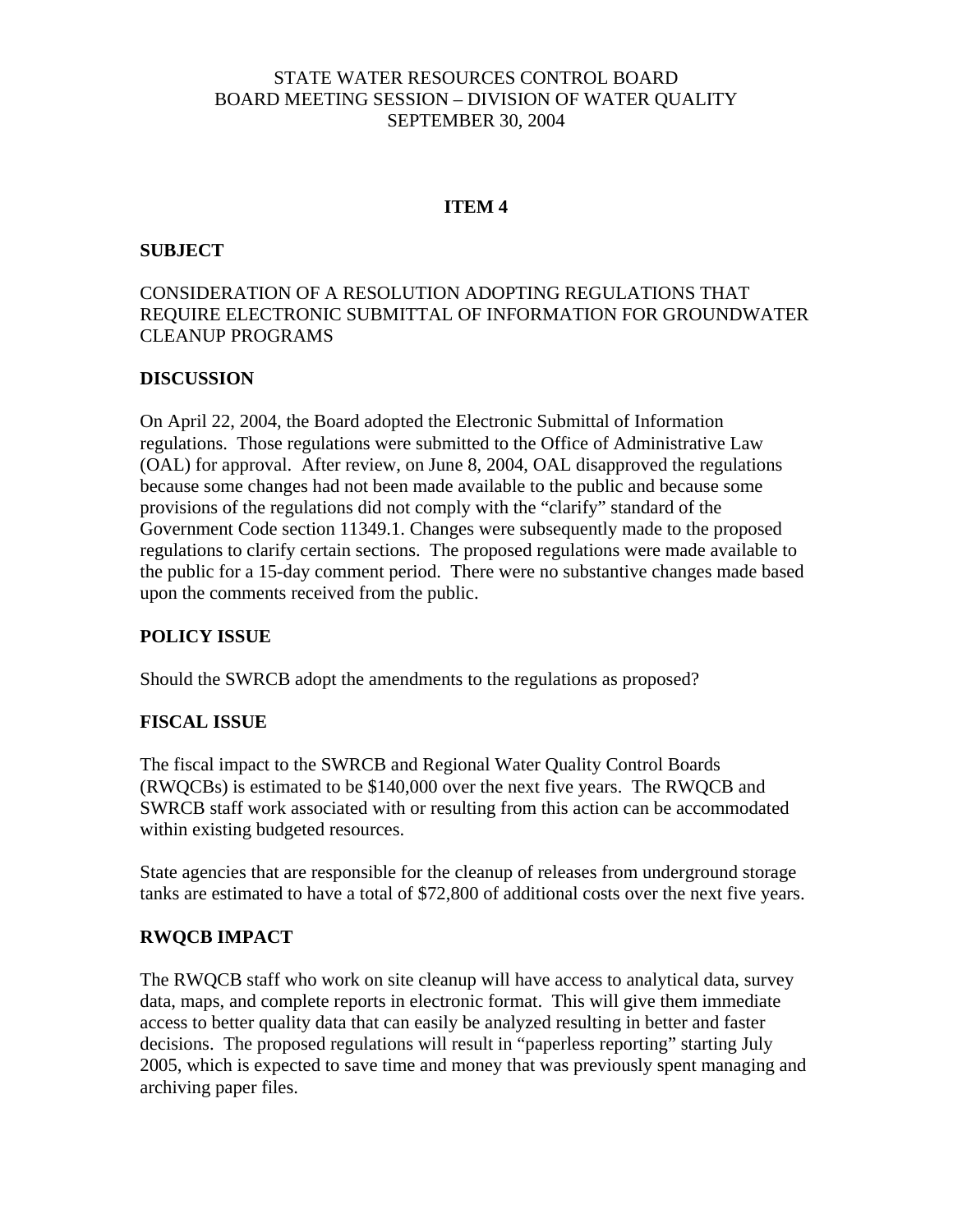# **STAFF RECOMMENDATION**

Staff recommends adoption of a resolution proposing amendments to the regulations to interpret, clarify, and implement legislative changes made pursuant to Assembly Bill No. 2886 (Stats. 2000, ch. 747), and for additional reasons presented in the rulemaking file.

The regulations are available electronically on the program website at <http://www.waterboards.ca.gov/ust>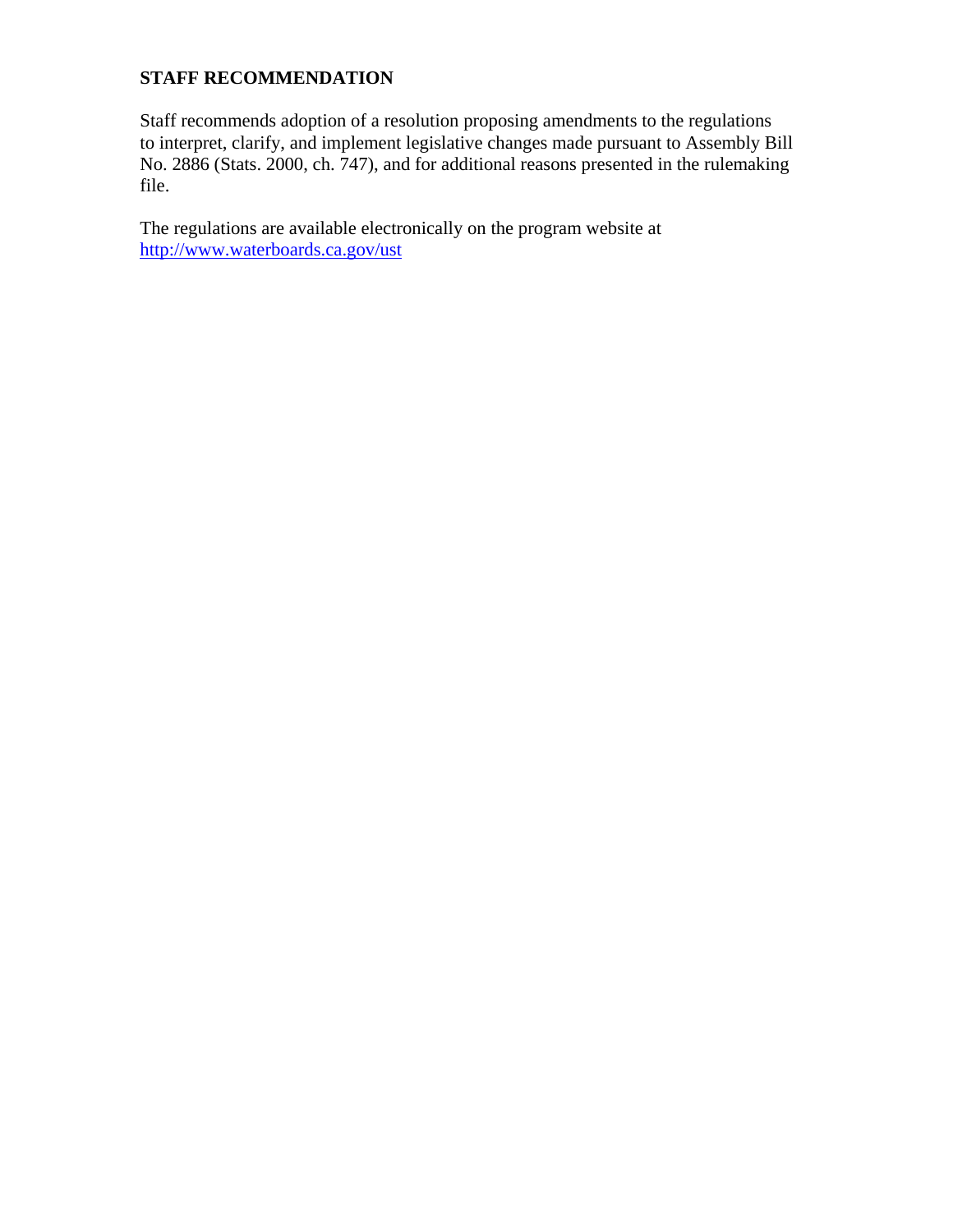## STATE WATER RESOURCES CONTROL BOARD **RESOLUTION NO. 2004-0058**

# AUTHORIZING A RESOLUTION ADOPTING REGULATIONS FOR ELECTRONIC SUBMITTAL OF INFORMATION FOR GROUNDWATER CLEANUP PROGRAMS

## WHEREAS:

- 1. The State Water Resources Control Board (SWRCB) along with Regional Boards and local agencies administer cleanup activities at sites with unauthorized discharges of hazardous substances and wastes.
- 2. In September 2000, the Legislature enacted Assembly Bill No. 2886 (AB 2886) (Status. 2000, Ch.727), which authorized the SWRCB to establish electronic formats for reporting compliance data, and mandates the adoption of a single standard for electronic reporting of analytical data from certified analytical laboratories.
- 3. On April 26, 2001, the SWRCB adopted emergency regulations to implement AB 2886, adding Article 12 to Chapter 16, Title 23, of the California Code of Regulations (CCR). This article requires electronic submittal to the SWRCB's database of laboratory reports containing soil or water analysis data as well as the locational and survey information. The Office of Administrative Law (OAL) approved the emergency regulations on May 30, 2001.
- 4. On April 25, 2003 OAL published a notice of proposed rulemaking to implement requirements for electronic submittal of information for groundwater cleanup sites. On June 16, 2003, the SWRCB held a public hearing regarding the proposed regulations.
- 5. The SWRCB received several written and oral comments. Based on the accepted comments and on SWRCB-initiated changes, the SWRCB revised the proposed regulations and sent them to commenters for further comments during a 15-day comment period. None of the additional comments received during this comment period required further revisions to the proposed regulations. Following the close of the comments periods, the SWRCB initiated several nonsubstantial changes to the regulations. The regulations were submitted to OAL on April 26, 2004.
- 6. After review, on June 8, 2004, OAL disapproved the regulations because some changes had not been made available to the public and because some provisions of the regulations did not comply with the "clarify" standard of the Government Code section 11349.1. Changes were subsequently made to the proposed regulations to clarify certain sections. The proposed regulations were made available to the public for a 15-day comment period.